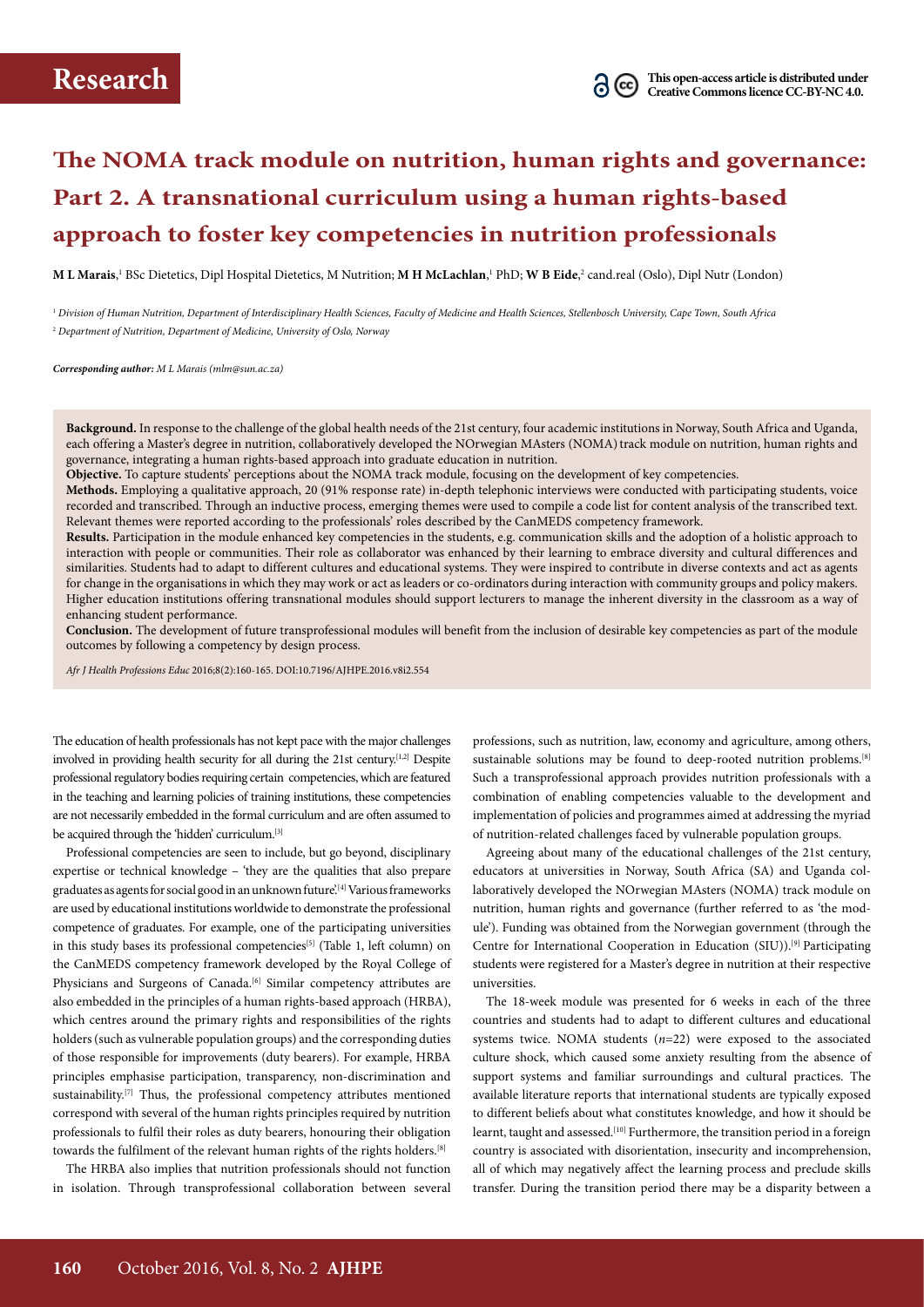**Table 1. Examples of professional roles and attributes enhanced through Master of Nutrition students' participation in the NOMA track module 'Nutrition, Human Rights and Governance', as perceived by the students**

|                                                                                                                                                                                                                                 | <b>Summary of perceptions of NOMA</b>                                                                                                                                                                            |                                                                                                                                                                                                                                                                                                                                                                                                                                                                                                                                                                                                                                                                                                                                                                                                                                                                                                                                                                                                                                                                                                                                                                                                                                                                                                                                                                                                                                                                                                                                                                                                                                                          |
|---------------------------------------------------------------------------------------------------------------------------------------------------------------------------------------------------------------------------------|------------------------------------------------------------------------------------------------------------------------------------------------------------------------------------------------------------------|----------------------------------------------------------------------------------------------------------------------------------------------------------------------------------------------------------------------------------------------------------------------------------------------------------------------------------------------------------------------------------------------------------------------------------------------------------------------------------------------------------------------------------------------------------------------------------------------------------------------------------------------------------------------------------------------------------------------------------------------------------------------------------------------------------------------------------------------------------------------------------------------------------------------------------------------------------------------------------------------------------------------------------------------------------------------------------------------------------------------------------------------------------------------------------------------------------------------------------------------------------------------------------------------------------------------------------------------------------------------------------------------------------------------------------------------------------------------------------------------------------------------------------------------------------------------------------------------------------------------------------------------------------|
| Roles of HNPs[5]                                                                                                                                                                                                                | track students                                                                                                                                                                                                   | Selected quotes to illustrate the development of professional attributes                                                                                                                                                                                                                                                                                                                                                                                                                                                                                                                                                                                                                                                                                                                                                                                                                                                                                                                                                                                                                                                                                                                                                                                                                                                                                                                                                                                                                                                                                                                                                                                 |
| As communicators, HNPs<br>effectively facilitate the carer/<br>service-user relationship and<br>the dynamic exchanges that<br>occur before, during and after<br>interaction                                                     | Gained confidence in expressing<br>own feelings<br>Communication with people from<br>different cultures                                                                                                          | 'I felt within the group I could ask the questions I needed to ask to get an<br>understanding, because the others were better in English than we Norwegians.<br>Sometimes they laughed at our understanding but I can handle that.' (Female student,<br>Norway)<br>'And sometimes you don't know what they are thinking and that can lead to a lot of<br>confusion because you could potentially keep on saying things that annoy them, but<br>in their culture they don't complain  they just keep it inside or ignore it.' (Female<br>student, SA)<br>'[There is a] different way of thinking: as a Norwegian person I may have<br>understood one situation as positive and an African person may have understood<br>the situation completely otherwise  you meet people and think everything is<br>okay and that you are just behaving normally, but then you realise after a while<br>that you have been rude or been perceived that you have been rude.' (Female<br>student, Norway)                                                                                                                                                                                                                                                                                                                                                                                                                                                                                                                                                                                                                                                                |
| As collaborators, HNPs<br>effectively work within a team<br>to achieve optimal service-user<br>care (the community included)                                                                                                    | Students from different countries<br>embraced the diversity as a<br>platform to grow as person and as a<br>professional<br>Adapting to foreign cultures<br>Embracing cultural differences<br>Conflict management | 'There were some good interactions among the students. We got to know each other.<br>By the time we left Norway, we were very familiar with each other  eventually we<br>became one team.' (Female student, Uganda)<br>'We respected the fact that we were from different cultures, we are different people<br>raised up in different countries. So we needed to respect each other.' (Female student,<br>Uganda)<br>'Try not to compare it to your own culture or the culture you just been to, but you<br>have to accept it that is just the way it is.' (Female student, Norway)<br>'What seems right in the one country, you realise was wrong in another.' (Female<br>student, Uganda)<br>'From my perspective it is very strange not to help people, if you are insulted it<br>is considered the norm to tell people how you feel  and for them not telling,<br>disappointed me, because I don't want to offend my friends  ' (Female student,<br>Norway)<br>'When it comes to culture, it brings out a positive something. But as soon as it does<br>not coincide with the other countries, then they bring up those issues of someone<br>being offended.' (Female student, Uganda)<br>'I think it was good for me to learn the SA way of thinking, and to understand that<br>the Norwegian way of thinking is maybe more progressive and it is not the way of<br>thinking as the rest of the world.' (Female student, Norway)<br>'If you put a bunch of people together that are basically strangers and you expect them<br>to live together, study together, work together, travel together, you know  it gets<br>hectic.' (Female student, SA) |
| As managers, HNPs are<br>integral participants in<br>organisations, organising<br>sustainable practices, making<br>decisions about allocating<br>resources, and contributing<br>to the effectiveness of the<br>relevant systems | Prioritising<br>Time management<br>Problem-solving<br>Need to influence policy makers                                                                                                                            | 'I certainly feel more equipped and competent to work at a level where I am not just<br>on the ground but I am able to work with  people who are possibly making policy<br>decisions  ' (Female student, SA)<br>'If you want to start a program or launch a project you should decide who you want to<br>reach, how you want to reach them and what difference you want to see or make. To<br>involve and empower people, e.g. if you distribute soup, how can you empower them<br>instead of what you could gain  ' (Female student, SA)                                                                                                                                                                                                                                                                                                                                                                                                                                                                                                                                                                                                                                                                                                                                                                                                                                                                                                                                                                                                                                                                                                                |
| As health and nutrition<br>advocates, HNPs responsibly<br>use their expertise and<br>influence to advance the health<br>and nutritional wellbeing of<br>individuals, communities and<br>populations                             | Inclusion of the community during<br>the planning phase<br>Enhanced awareness of people's<br>needs<br>Representation of vulnerable groups<br>Advocacy for nutrition using HRBA                                   | 'If you have a patient sitting in front of you who has a malnourished child, not eating<br>well is not the problem  there are so many other things; and you need to be able to<br>tell them that  and speak to the people who can solve the other problems which you<br>as a nutritionist cannot.' (Female student, SA)                                                                                                                                                                                                                                                                                                                                                                                                                                                                                                                                                                                                                                                                                                                                                                                                                                                                                                                                                                                                                                                                                                                                                                                                                                                                                                                                  |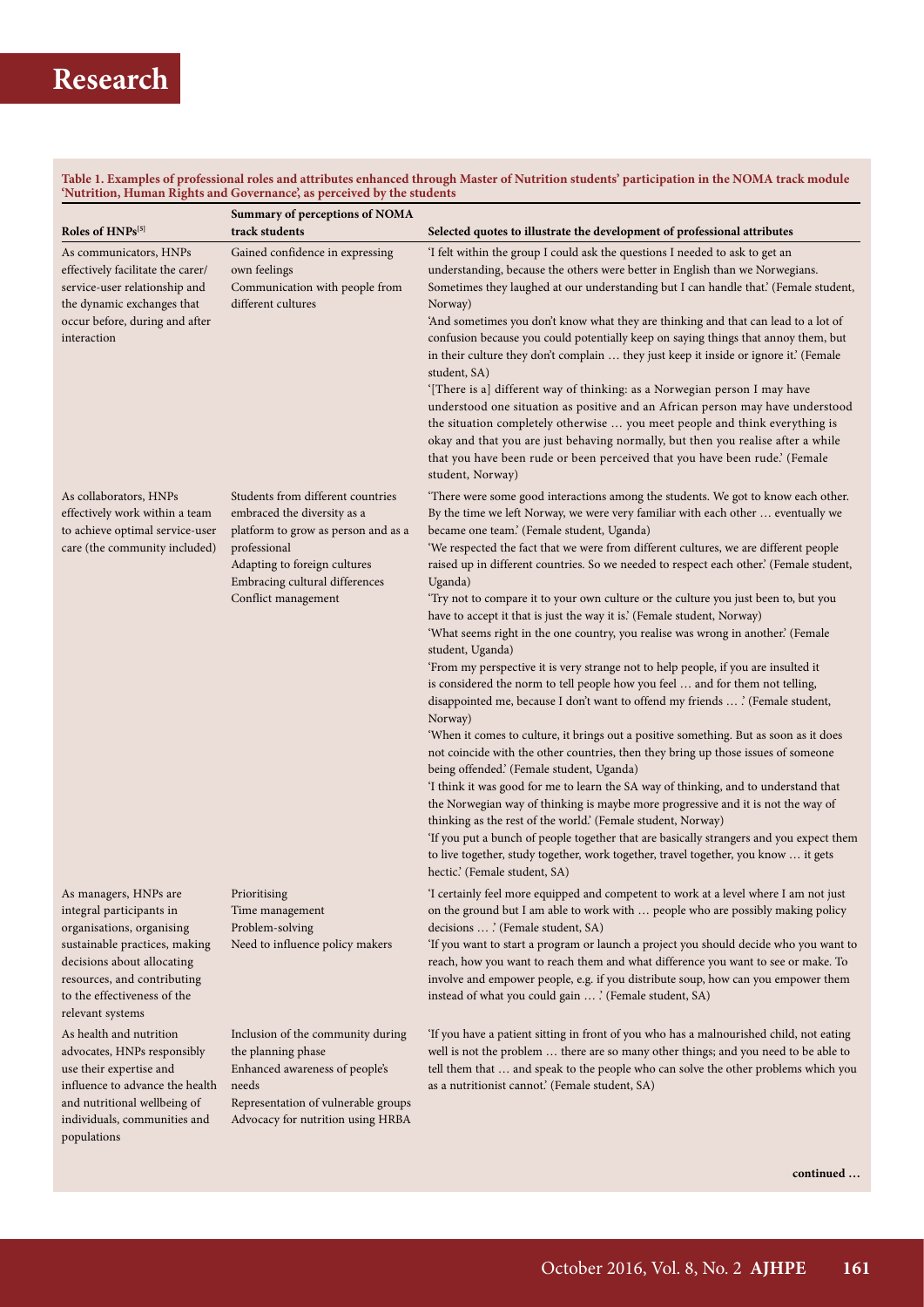**Table 1. (continued) Examples of professional roles and attributes enhanced through Master of Nutrition students' participation in the NOMA track module 'Nutrition, Human Rights and Governance', as perceived by the students**

|                                                                                                                                                                                                                                                                               | Summary of perceptions of NOMA                                                                                                                                                                             |                                                                                                                                                                                                                                                                                                                                                                                                                                                                                                                                                                                                                                                                                         |
|-------------------------------------------------------------------------------------------------------------------------------------------------------------------------------------------------------------------------------------------------------------------------------|------------------------------------------------------------------------------------------------------------------------------------------------------------------------------------------------------------|-----------------------------------------------------------------------------------------------------------------------------------------------------------------------------------------------------------------------------------------------------------------------------------------------------------------------------------------------------------------------------------------------------------------------------------------------------------------------------------------------------------------------------------------------------------------------------------------------------------------------------------------------------------------------------------------|
| Roles of HNPs <sup>[5]</sup>                                                                                                                                                                                                                                                  | track students                                                                                                                                                                                             | Selected quotes to illustrate the development of professional attributes                                                                                                                                                                                                                                                                                                                                                                                                                                                                                                                                                                                                                |
| As scholars, HNPs demonstrate<br>a lifelong commitment to<br>reflective learning, as well as<br>the creation, dissemination,<br>application and translation of<br>knowledge                                                                                                   | Diversity enhanced learning process<br>Intention to teach others about<br><b>HRBA</b>                                                                                                                      | 'You were not just hearing the lecturer speak  just give you information  You'd go<br>back and discuss. It wasn't "this is the way it is  and there's no other way". You could<br>engage  argue back and forth  and fight. You have an idea of how it can be applied<br>in different settings.' (Female student, SA)                                                                                                                                                                                                                                                                                                                                                                    |
| As professionals, HNPs are<br>committed to ensure the health<br>and wellbeing of individuals<br>and communities through<br>ethical practice, profession-<br>led self-regulation and<br>high personal standards of<br>behaviour                                                | Improved understanding of the<br>broad scope of factors having an<br>impact on nutrition<br>Motivated to promote preventive<br>care<br>Ability to incorporate human rights<br>principles in own work ethic | 'Not to just rush into something and try and change things but rather to look at the<br>reason why you want to change things  what impact it will have on people.<br>(Female student, SA)<br>'I believe using the human rights way where you have inclusion  even the<br>marginalised people, if they are involved in the planning, if you work to get an impact,<br>then they will help you; to create a sense of ownership and responsibility for everyone.'<br>(Female student, Uganda)<br>'I feel the impact will come. It's not going to be an immediate thing where you suddenly<br>see the light and that everything just flows smoothly. It is a process.' (Female student, SA) |
| As healthcare and nutrition<br>practitioners, HNPs integrate<br>all of the professional attribute<br>roles, applying profession-<br>specific knowledge and<br>professional attitudes in their<br>provision of person-centred care<br>HNP = health and nutrition professional. | Broadened understanding of their<br>role as professional<br>Holistic approach to nutrition and<br>human rights<br>Life changing                                                                            | 'I don't think I could have foreseen how it would change me or the way I look at<br>things.' (Female student, SA)<br>'My interest within the nutritional field is at a global level  and the prevention of<br>diseases more than the clinical treatment of diseases. It made me more politically<br>interested and I see my future more clearly than I did before.' (Female student,<br>Norway)                                                                                                                                                                                                                                                                                         |

student's learning expectations and accomplishments and those anticipated by lecturers.<sup>[10]</sup>

In the first part of this series, Marais *et al.*<sup>[9]</sup> reported the perceptions of NOMA students about the development and process of the NOMA track module, which presented students with different challenges. The objective of this article is to describe attributes associated with professional competence deduced from NOMA students' own accounts of their experiences of the module.

Twenty NOMA students (16 female and 4 male), enrolled for a Master's degree in nutrition at universities from different countries (4 from Norway, 7 from SA and 9 from Uganda), consented to participate in the study (91% response rate). Their mean age was 30.2 (standard deviation (SD) 6.0) years. Some participants had between 1 and 18 years of working experience as community dietitians, nutritionists, research scientists or cooks, while others had only been registered students with no previous work experience.<sup>[9]</sup>

## **Methods**

Data were collected during October and November 2012. As the students resided in different countries, two trained research assistants conducted in-depth interviews (35 - 125 minutes) telephonically in English. A discussion guide was used, based on topics and probes relevant to the module. An example of one topic was students' experience of participating in the module and its effect on their personal skills and professional competencies.

Transcriptions were checked to ensure that the text was a true reflection of the recorded interviews and a systematic approach was used to analyse unstructured data. Constant comparison of information ensured that the themes reflected the original data. An inductive process was followed, as themes emerging from the text were used to compile a code list and code-

transcribed text, using a text analysis computer programme (ATLAS.ti version 6, Germany).

Results from the study are reported in two articles. As reported in the first part of this series, the participants appreciated the module content, study visits, experienced lecturers and interactive teaching style.<sup>[9]</sup> Another set of themes that emerged related to development of the competence required of nutrition professionals; the attributes displayed by the participants were grouped according to the seven professional CanMEDS roles and are presented in this article.

#### **Ethics and legal aspects**

Approval for the study was obtained from the Health Research Ethics Committee of the Faculty of Medicine and Health Sciences, Stellenbosch University (ref. no. N12/08/044). Informed written consent for voluntary participation as well as for voice recording of interviews was obtained from all participants. Anonymity and confidentiality were maintained during interview transcription and whenever direct quotes were used. The transcripts and voice recordings were stored in protected files and the voice recordings were destroyed after 6 months.

## **Results**

The participants generally described the module as memorable and a once-in-a-lifetime opportunity, with 'an incredible learning curve'. The study illustrates the concept of lifelong learning, as participants testified to professional development and personal growth resulting from the experience. This was also evident from the set of emerging themes grouped according to the different professional roles<sup>[5]</sup> that nutrition professionals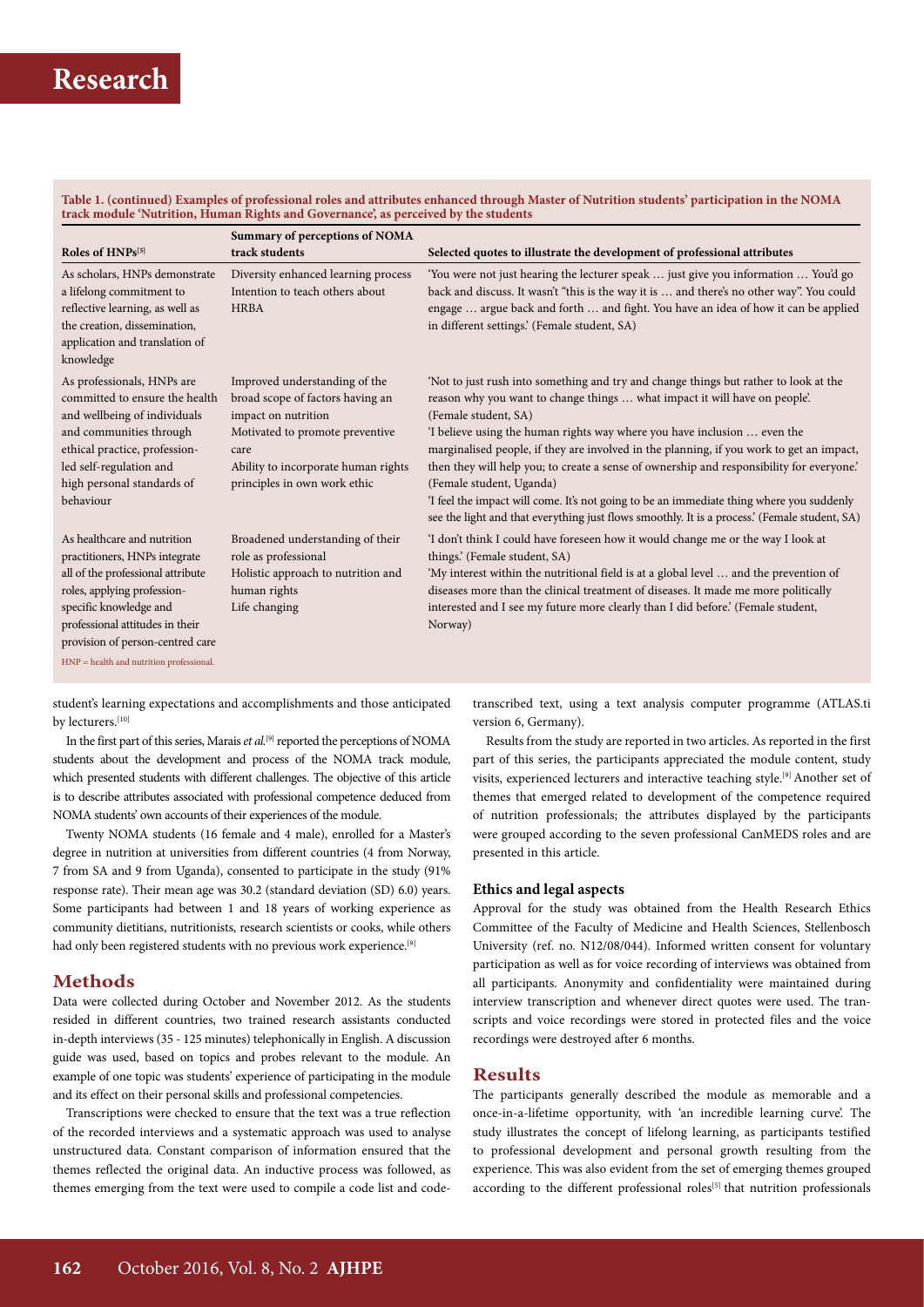must fulfil (Table 1), i.e. those of communicator, collaborator, manager and leader, scholar, health (and nutrition) advocate and a professional, culminating in being a (nutrition) practitioner.<sup>[6]</sup>

### **Communicator: Learning to effectively participate during dynamic exchanges**

Students testified to personal growth as they grew more independent during the study period in foreign countries and gained confidence in expressing their feelings. Even though the more reserved students were afraid of 'saying anything wrong' whenever sensitive issues were discussed, other students felt supported by the group and free to ask questions:

'You learn when to keep quiet and when to say your say … to state why you disagree or have different ideas.' (Female student, SA)

It was a source of frustration for some students when fellow students did not voice their opinion during the lectures. Some identified communicating in English as a second language as a barrier, limiting spontaneous participation and self-expression at times. Students willing to interact in a meaningful way learnt from each other how to participate in discussions and debates in a culturally sensitive manner.

#### **Collaborator: Learning to embrace differences**

Participating students, being from different countries and studying at different universities, were introduced to perspectives, values and social norms that partially differed from those they were used to:

'Take it in your stride and inhale as much as you possibly could … Look to compare … so many differences but so many similarities … .' (Female student, SA)

Overall, students embraced the opportunity to meet people from different nations and used the opportunity to find out 'why they believe what they believe'. Mature students or those who had been exposed previously to other world views and cultures seemed more tolerant of and respectful towards inherent differences. In this context, culture is understood in the broader sense; it is the total way of life in a society, which distinguishes members of human groups from others in terms of shared beliefs, ideologies and norms that influence actions.<sup>[11]</sup> These cultural differences were a potential source of misunderstanding and conflict; for example, differences in time management sometimes interrupted the teaching schedule.

Cultural differences became most pronounced in Uganda and some of the foreign students adapted with difficulty. To enable co-operation and develop an understanding of different cultures required some effort, and awareness that there may be issues within one's own culture or country unacceptable to foreigners. What was considered as rude or discourteous differed according to the cultural context. For example, in Uganda, all conversations start with a reciprocal enquiry about each individual's wellbeing before the actual conversation begins. In contrast, people in Norway use fewer formalities, 'If you want to do something, you don't waste any time doing it'. Additionally, in Norway, religion is regarded as a private matter but in Uganda it is discussed freely:

'When it comes to culture, it brings out a positive something. But as soon as it does not coincide with the other countries, then they [foreign students] bring up those issues of someone being offended.' (Female student, Uganda)

Diversity also provided many opportunities for interesting and sometimes heated debates, and those who were able to accept differences refined the skill of dealing with difficult situations. Unknowingly, an 'ignorant' question was sometimes perceived as being offensive or it came across as being derogatory. For example, a lack of awareness that sometimes things in Uganda are just accepted and not challenged created a situation where a student offended people by asking questions – according to the Ugandan culture, it is rude to tell someone if they are in the wrong.

People have different ways of coping with stress and unfamiliar situations. More than one student admitted that they needed to become more tolerant and to learn how to deal with conflict. One student mentioned that she initially became psychologically disengaged to avoid offending people by saying 'something wrong'. The stress caused another student to overreact; she became emotional 'where I didn't expect I would have'. Others learnt how to manage their own emotions and felt better equipped to handle difficult situations in future.

#### **Manager: Learning to enhance effectiveness**

'I certainly feel more equipped and competent to work at a level where I am not just on the ground but I am able to work with people who are possibly making policy decisions ... . ' (Female student, SA)

Problem-solving skills were enhanced as students had to evaluate situations, identify areas for improvement and compare different countries. Students felt better equipped to be part of an inter- or transprofessional group, as knowledge of the HRBA '… adds to any professional that works with people, policies or scarce resources that you need to redistribute'. Students learnt how to prioritise their responsibilities and how to manage large volumes of information. One student realised that '… time is a very, very important factor which I did not take into consideration [previously]'.

According to their current job description, some students felt apprehensive about immediate implementation of an HRBA, realising that to effectuate change, the usual planning process needed to be followed, requiring hard work and perseverance:

'I feel the impact will come. It's not going to be an immediate thing where you suddenly see the light and that everything just flows smoothly. It is a process.' (Female student, SA)

#### **Health and nutrition advocate: Learning to influence the wellbeing of individuals and communities**

Students became aware that nutrition is interrelated and integrated, and that issues of food, nutrition and food security cannot be addressed without attention to broader sociocultural, political, economic and technical issues. They anticipated the future implementation of an HRBA in their daily practice by assessing individuals in a holistic manner, involving the person/ community in decision-making processes and consulting the community about new projects:

'Not to just rush into something and try and change things but rather to look at the reason why you want to change things … what impact it will have on people.' (Female student, SA)

Some students were enthusiastic about newly acquired skills when advocating for nutrition or engaging with public officials or non-governmental organisations. Another student was more cautious, as she realised that government officials may have a limited understanding of food as a human right. She regarded it a challenge for nutrition professionals who want to act as agents for change: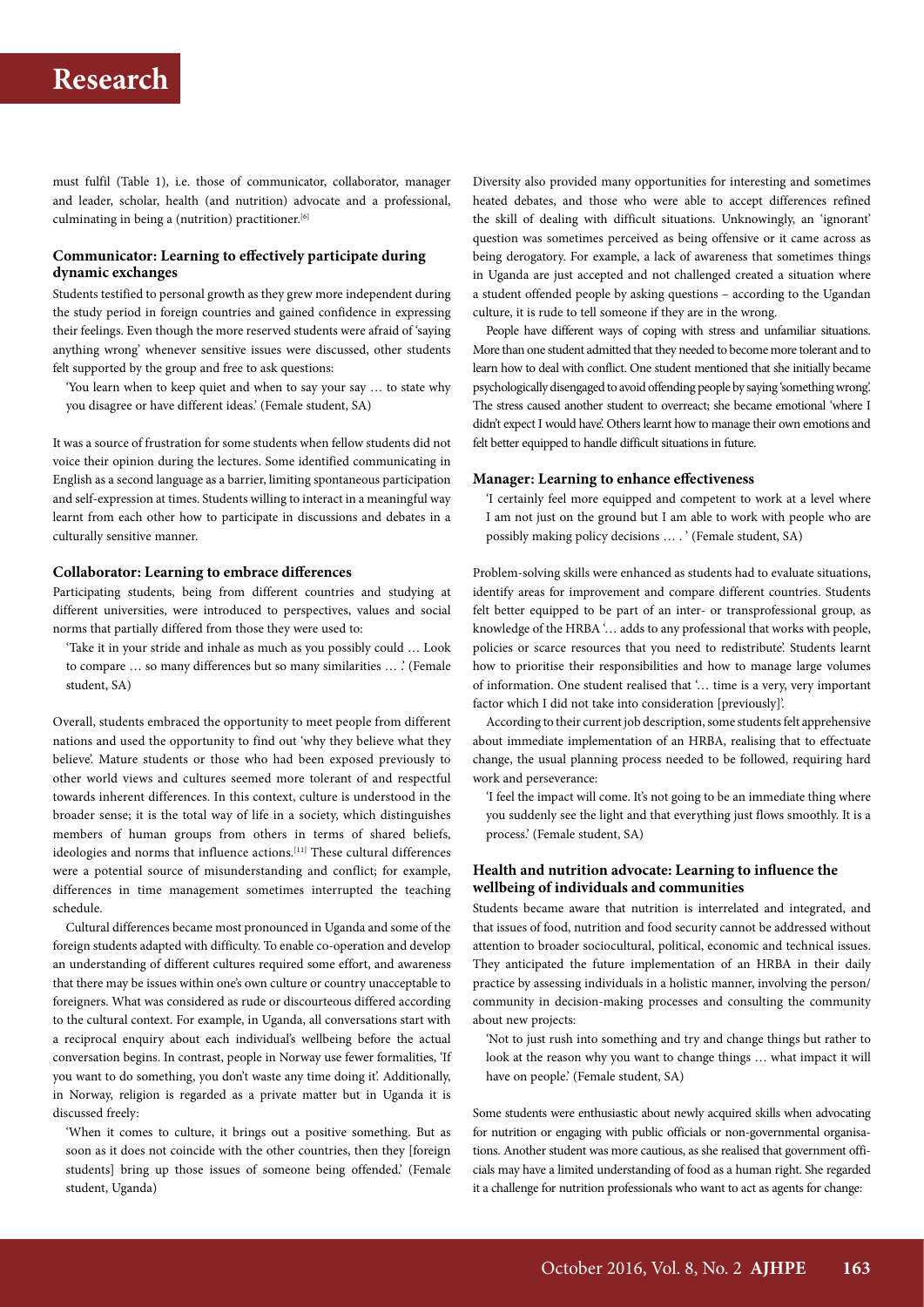'We have to first teach people in government about human rights … because if they don't understand it, they can't accept nor implement it.' (Female student, Uganda)

#### **Scholar: Lifelong learning**

The module provided students with a global perspective and challenged them on intellectual, emotional and physical levels. Students felt enriched by being exposed to new concepts and unique experiences. It motivated them to share their knowledge with colleagues and to train other health professionals.

Students accepted the responsibility of acting or speaking on behalf of vulnerable groups in the future and providing accurate information about their situation. In various ways, diversity helped to develop a better comprehension of the module content. Some male students expressed the opinion that diversity in the group prevented the module from becoming 'static'. Students with previous work experience were familiar with working in an inter- or transdisciplinary environment and could provide practical examples, explain specific situations or compare policies and programmes implemented in different countries.

Students from all countries benefited from new information about their own countries and found that they understood global events and processes better. Other interests relevant to nutrition were developed, e.g. the interrelationship between nutrition, agriculture and political stability.

#### **Professional: Conducting ethical practice**

Examples given above show that students embraced diversity and adopted a holistic approach, indicating their enhanced perception of professional and ethical practice. Some students felt relieved when they realised that they did not necessarily need to conform to peer pressure and that they should remain true to their values.

## **Healthcare and nutrition practitioners: Integrating their competencies**

Overall, an awareness of hardship experienced by vulnerable population groups was developed, one which helped to foster a changed mindset, '… to give more than I receive. To look where I can make a difference ...' Students' passion for nutrition was reinvigorated, inspiring them to serve needy communities in a meaningful way. They finally realised the extent of their calling as dietitians/nutritionists, and that it included being 'advocates and consultants for human rights'.

NOMA students regarded themselves as privileged. They realised that they had previously had a narrow technical focus without a broader contextual understanding of food and nutrition security. They were now equipped to foster a person-centred approach, as part of a global network promoting the right to adequate food.

## **Discussion**

Frenk *et al.*<sup>[1]</sup> argued that 'tribalism of professions should be replaced with collaboration to optimise mutual learning opportunities across countries'. As an example of transnational education (where a student is in a different country than the host university and where academic qualification is obtained),<sup>[12]</sup> the development of the NOMA track module was brought about through successful collaboration between universities from different countries, with a willingness to form a network and share educational resources. In search of sustainable solutions to nutrition-related problems,

the module strived to integrate human rights and nutrition using an HRBA. Professionals from both fields aimed at educating students to contribute to societies as they currently exist and for future changes as they evolve.<sup>[7,13]</sup> Professionals representing both fields had as their objective the education of students, through whom current and future changes to societies will be influenced.

The structure of the module was such that the NOMA students had to adapt to different cultures and educational systems every 6 weeks. Even with the assistance of peers, international students still needed time to adjust to the different sets of social rules that regulate interaction and communication. Kelly<sup>[10]</sup> suggests that while students are still adapting, they are less inclined to be interactive; this may have caused gaps in understanding, as lecturers and peers may have perceived students as being unwilling or unable to participate.

It is particularly important for lecturers of transnational students to be aware of the potential for culture to influence student preferences and expectations and introduce sufficient flexibility into their approach to teaching to accommodate various nationalities, educational backgrounds, learning styles and language proficiencies.<sup>[14]</sup> Lecturers may have had unrealistic assumptions about NOMA students' competence, e.g. their ability to manage a large volume of literature.<sup>[9]</sup> Even though international students may be English literate, using a second language may negatively affect their ability to participate optimally during interactive learning opportunities.[10] Based on the findings of this research, it is recommended that the following aspects should be considered during the introduction of any transnational module: introductory lectures on world view, time management and academic writing (including referencing).

Academic institutions should strive to reduce the transition period for international students by reassessing whether the curriculum is culturally responsive and relevant to the needs of such students, making them feel included rather than excluded or disadvantaged. If not, the potential exists to promote surface learning and/or an inability to solve problems independently.[10]

Different teaching strategies to help the adaptation process and to enhance learning were employed in the module.<sup>[9]</sup> However, there is no single correct way to learn. Ultimately, different learning cultures have the potential to stretch individual students beyond their established styles, and to develop learning strategies/approaches that are more adaptive. This may also create a greater capacity to engage in lifelong learning and professional development opportunities.<sup>[14,15]</sup> Thus, lecturers need to consider carefully the choice of approaches that they encourage/discourage, and their use and development.<sup>[14]</sup>

Several NOMA students from different countries formed close relationships and it is possible that collaboration and understanding would have been further enhanced if more opportunities for socialisation were integrated in the module programme.<sup>[10,16]</sup> During the development of future modules for transnational students, the use of team bonding exercises, cross-cultural communication activities and allocation of mentors, to facilitate the adaptation process and to develop skills in collaboration and teamwork, may be considered.<sup>[10]</sup>

The interviews revealed that some underlying tension and conflict during the training period may be ascribed to interpersonal differences. However, this may have been influenced by power differences between groups formed during the 4-month period, or caused by a lack of leadership, indicating the absence of a common group identity and resulting in misunderstandings